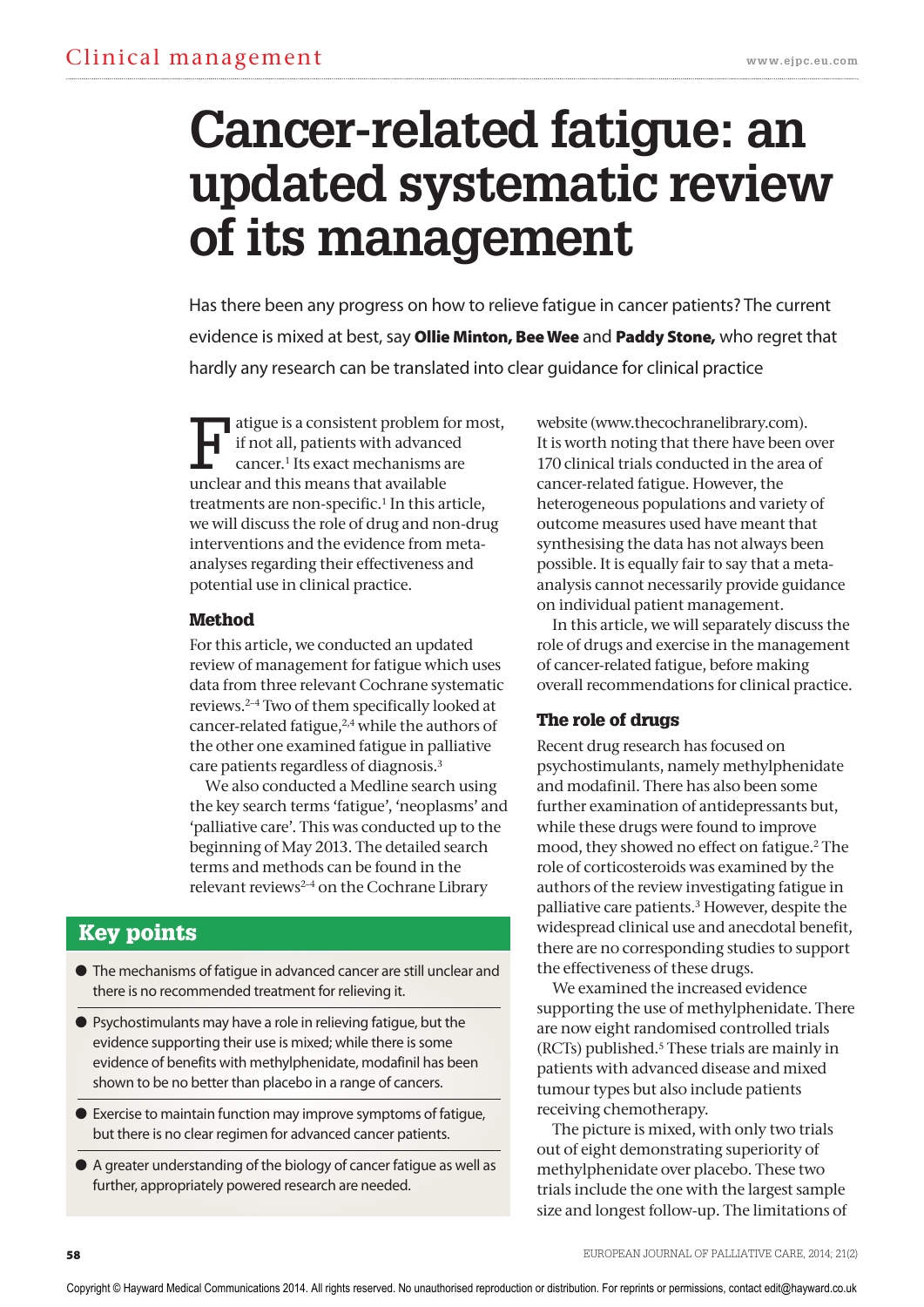many of the other trials are small sample sizes and a short follow-up duration (two weeks or less).

In the combined meta-analysis,<sup>5</sup> the total sample size is 710 and the overall effect size of the standardised mean difference is -0.22 (95% confidence interval [CI] -0.38 to -0.06; p=0.007); 710 is a reasonable number of patients, but a variety of dosing regimens and outcome measures were used.

Methylphenidate cannot be recommended for routine clinical use without further positive trials but equally, based on the current evidence, we cannot dismiss its role. A larger trial with a longer follow-up (four weeks or more) and a minimum dosage of 20 mg is required to make more definitive conclusions. Four weeks and 20 mg are the mean duration of treatment and dose from the eight trials; the positive trials had both a longer treatment duration and higher dose. It is worth noting that methylphenidate trials did not demonstrate an overall statistically significant increase in adverse events over placebo. This suggests that methylphenidate use should not be limited because of a fear of side effects.

On the other hand, based on two RCTs,<sup>6,7</sup> it appears that there is little or no evidence supporting the role of modafinil in cancer fatigue. One trial was conducted in a mixed tumour group with patients on chemotherapy,<sup>6</sup> the other in advanced lung cancer with patients off treatment.7 The total sample size is 790, the overall effect size is -0.06 (95% CI -0.20 to -0.08; p= 0.73). This indicates no statistically significant effect over placebo. There was a subgroup analysis from the first trial<sup>6</sup> that indicated a positive effect of modafinil in severe fatigue (based on a score of 8 or more on a 0–10 numerical rating scale). It is difficult to translate this isolated finding into a recommendation for practice. The authors of the advanced lung cancer study<sup>7</sup> demonstrated no change in outcomes based on a subanalysis of baseline fatigue and performance status. They did demonstrate a clinically significant improvement in fatigue scores in both patient groups (who had received either placebo or modafinil after unblinding). A number of secondary analyses

**■** Molecular model of methylphenidate. There is some evidence that the drug alleviates cancer fatigue, but further trials are needed before it can be recommended for routine clinical use

CAROL & MIKE WERNER, VISUALS UNLIMITED/ SCIENCE PHOTO LIBRARY on mood and sleepiness ratings failed to demonstrate a difference between the two groups – but, once again, an improvement was seen in both. There was no overall statistically significant increase in adverse events compared with placebo.

> However, despite these results and the use of appropriately powered trials, the lack of effect means modafinil cannot be recommended for routine clinical use.

The Cochrane review by Peuckmann *et al*<sup>3</sup> focused on drugs for fatigue in palliative care generally. There is little data from any conditions other than cancer that could influence practice. The absolute numbers were very small and the quality of the trials was poor. It was not possible to produce any meta-analysis. The authors concluded there was no evidence supporting the use of modafinil in multiple sclerosis, but that there was possibly a role for amantadine (an antiretroviral drug). However, this was based on low-quality evidence and has not been adopted in practice. Overall, no recommendations for practice can be made from these findings.

### The role of exercise

The role of exercise in relieving cancer fatigue has recently been evaluated in a Cochrane systematic review.4 The meta-analysis involving nearly 3,000 participants found evidence in favour of exercise with an overall effect size of -0.27 (95% CI -0.37 to -0.17).

This is an impressive overall size, but it does mask specific problems related to trial quality and contamination between groups undergoing interventions. There are also some specific exclusions to these observed benefits. The research has mainly been carried out in patients with breast and prostate cancer and in those receiving treatment. There has been little or no examination in patients with advanced disease. It is also important to note that only aerobic exercise had an effect – resistance training did not.

Once again, it is difficult to translate the effect size into recommendations for practice. There are no suggestions from the review authors about the optimum frequency, duration or intensity of the exercise regimen